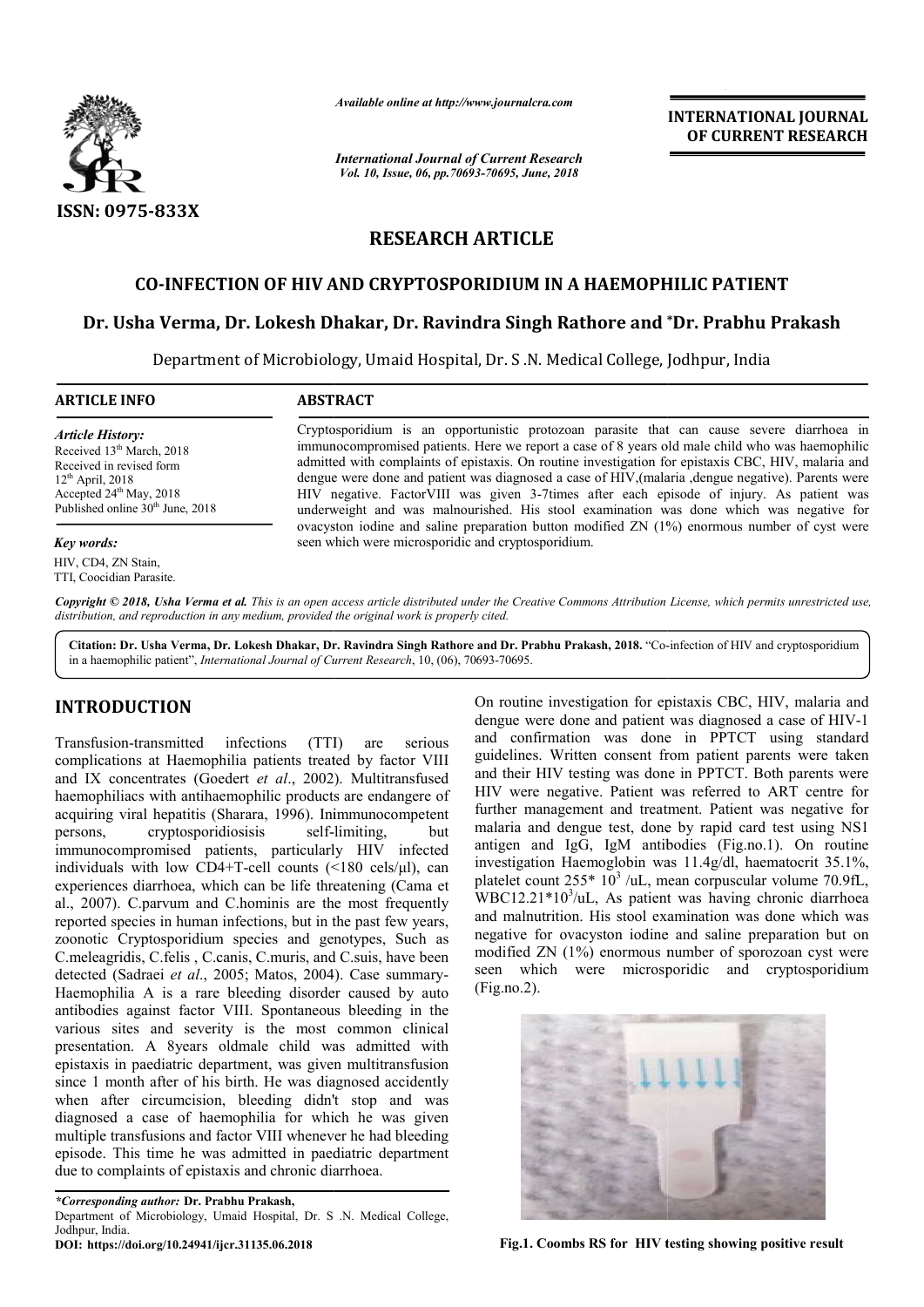

**Fig. 2. Cryptosporidium in 40X (5%modified ZN)**







**Fig. 3. Enlarge lymph nodes**

## **DISCUSSION**

One of the largest therapeutic problem during the continues treatment of the patients with Haemophilia A and B, are viral infections as Hepatitis B and C, and HIV and other infective diseases which can be transmitted by the transfusion of blood products. Any deficiency in the human immune system enables parasites to cross the barriers to the host, resulting in the possibility of infection by parasites. According to Bukurije, they had tested 75 patients with haemophilia A or B, used Elisa methods and data showed infection with HIV was 1.4% (Bukurijez hubietal, 2009). Some data suggesting that 80% of patients treated with Factor VIII concentrates have HIV antibodies (Carneiro-Proietti, 1998). Other authors published data suggesting higher rates of HIV infection in haemophilia A patients 69.4% (Peerlinck *et al*., 1993). Chronic cryptosporidiosis is responsible for considerable morbidity and some mortality among AIDS patients. In Tehran, Iran, 23 hospitalized AIDS patients were investigated for cryptosporidiosis in stool samples. The results confirmed two cases (8.7%) infected with Cryptosporidium sp., one of whom (4.3%) was infected with Isospora spp. This is the first report of cryptosporidiosis and isosporiasis co-infection in AIDS patients suffering from diarrhoea in Iran (Hosse in Nahrevanian, 2006). Data based on diagnosed cases of cryptosporidios is from the Centres for Disease Control (CDC) have resulted in an estimated prevalence of 2-5% for late-stage HIV infected patients (Current, 1991). This will promote assessment of the public health importance of various species and isolates of Cryptosporidium, and allow researchers to understand. Transmission dynamics better, to identify risk factors and reservoir hosts, and to establish preventive measures.

#### **Conclusion**

In any patient having history of repeated injections, blood transfusion weight loss and enlarge lymph nodes should be screen for transfusion transmitted illness like HIV, Hepatitis, HCV etc. and in patient of chronic diarrhoea sporozoan infestation should be ruled out for proper management of patient.

**Acknowledgement:** We would like to express our gratitude to Umaid hospital, Dr. S.N.Medical college, Jodhpur

## **REFERENCES**

- Bukurijez hubietal. 2009. Transfusion transmitted infections in haemophilia patients *Bosnian journal of basic medical sciences.,* 9(4):271-277
- Cama V. A., Ross J.M., Crawford S. *et al*. 2007. Differences in clinical Manifestations among Cryptosporidiums pecies and subtypes in HIV infected persons. *The Journal of Infectious Diseases,* 196:684-691.
- Carneiro-Proietti A.B.F., Lima-Martins M.V.C., Passos V.M.A., *et al*. 1998. Presence of human immunodeficiency virus(HIV) and T lymphotropic virus type Iand II (HTLV-I/II) in a haemophilia population in Belo Horizonte, Brazil, and correlation with additional serological results. *Haemophilia.,* 4:47-50. Current L, Garcia, LS. 1991. Cryptosporidiosis. *Clin Microbiol Rev.,* 4:325-58.
- Goedert J.J., Eyster M.E., Lederman M.M., *et al*. 2002. Endstage liver disease in persons with haemophilia and transfusion-associatedinfections.*Blood*.,100(5),1584-1589).